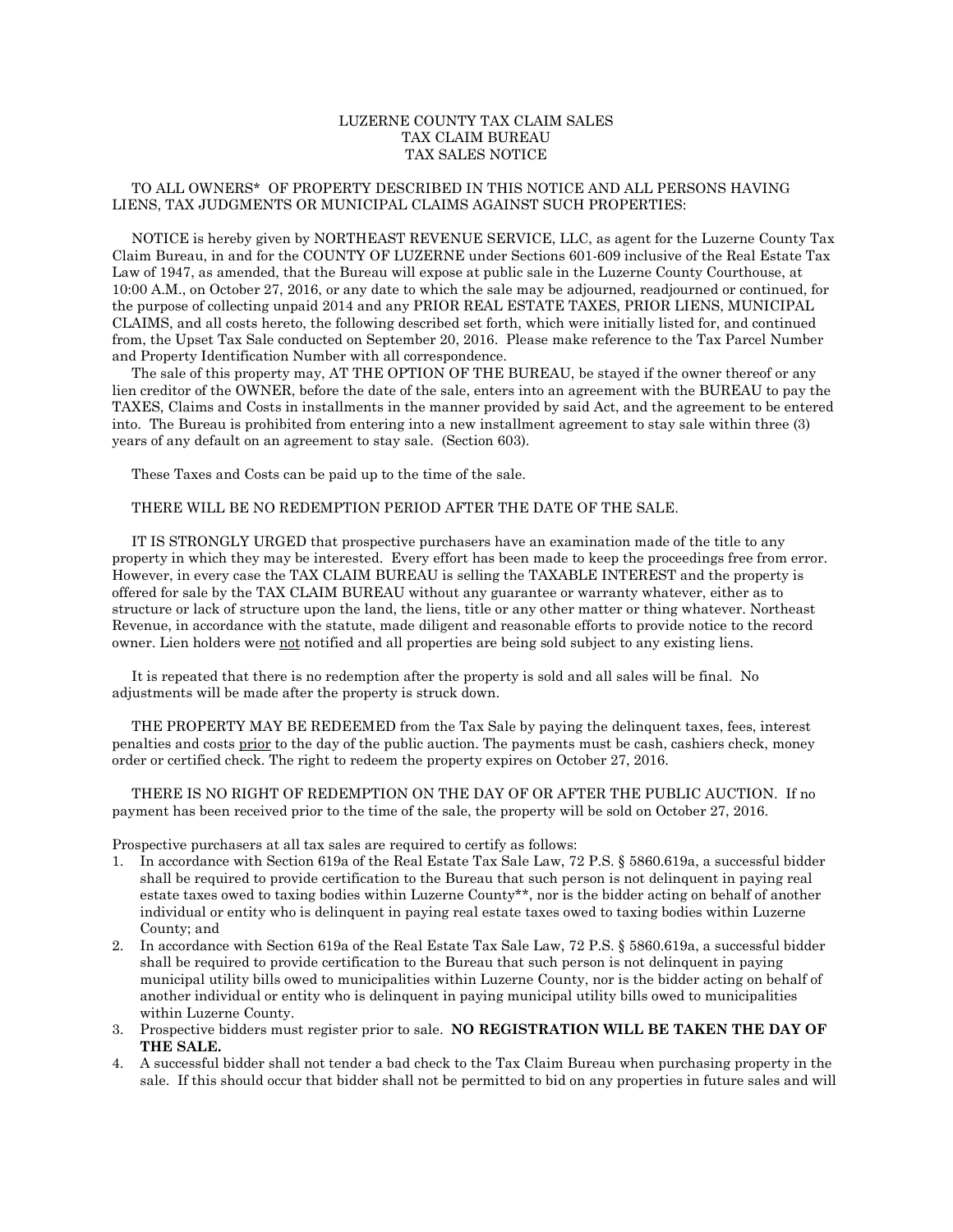be referred to the Luzerne County District Attorney's Office for prosecution under Pennsylvania Crimes Code, 18 Pa. C.S.A §4105 which may lead to a CONVICTION OF A FELONY OF THE THIRD DEGREE.

5. Pursuant to Section 601 (d) of the Real Estate Tax Sale Law, 72 P.S. § 5860.601 (d), prospective bidders must certify that they have not had a landlord license revoked in any municipality in Luzerne County and that they are not acting as an agent for a person whose landlord license has been revoked.

 In the event that a successful bidder does not tender payment in full for any bid by 4:00 p.m. on October 27, 2016, the bid will be nullified and the bidder will not be permitted to bid at future tax sales conducted by the Luzerne County Tax Claim Bureau.

 Certification forms are available in the Tax Claim Bureau or on-line at www.luzernecountytaxclaim.com. Click on Upset Sale and bidder's certification.

 IMPORTANT: Right to surplus sale proceeds. If the property is not redeemed from public sale and you are the record owner, then you are entitled to sale proceeds which exceed taxes, interest, penalties, costs, Commonwealth Liens, Municipal Liens, Government Liens and Judgment Liens.

Interest accrues at the rate of 9% per year, at  $\frac{3}{4}$ % each month effective February 1, of each year.

 The County of Luzerne does not discriminate on the basis of race, color, national origin, sex, religion, age, disability, or familial status in employment or the provision of services.

 The Luzerne County Courthouse is a facility accessible to persons with disabilities. Please notify this Tax Claim Bureau if special accommodations are required. The Tax Claim Bureau can be contacted at (570) 825- 1512 or by fax at (570) 820-6339, or by TDD (570) 825-1860.

 IF YOU HAVE ANY QUESTIONS AS TO WHAT YOU MUST DO PLEASE CONTACT THE TAX CLAIM BUREAU AT (570) 825-1512.

Northeast Revenue Service, LLC Agent for the Luzerne County Tax Claim Bureau Sean P. Shamany, Director

- \* "Owner," the person in whose name the property is last registered, if registered according to law, or, if not registered acording to law, the person whose name last appears as an owner of record on any deed or instrument of conveyance recorded in the county office designated for recording, and in all other cases means any person in open, peaceable and notorious possession of the property, as apparent owner or owners thereof, or the reputed owner or owners thereof, in the neighborhood of such property.
- \*\* The successful bidder is also certifying that they are not the owner of the property, as the owner has no right to purchase his own property pursuant to Section 618 of the Real Estate Tax Sale Law. A change of name or business status shall not defeat the purpose of this section. For the purpose of this section, "owner" means any individual, partner, shareholder, trust, partnership, limited partnership, corporation or any other business association or any trust, partnership, limited partnership, corporation or any other business association that has any individual as part of the business association who had any ownership interest or rights in the property.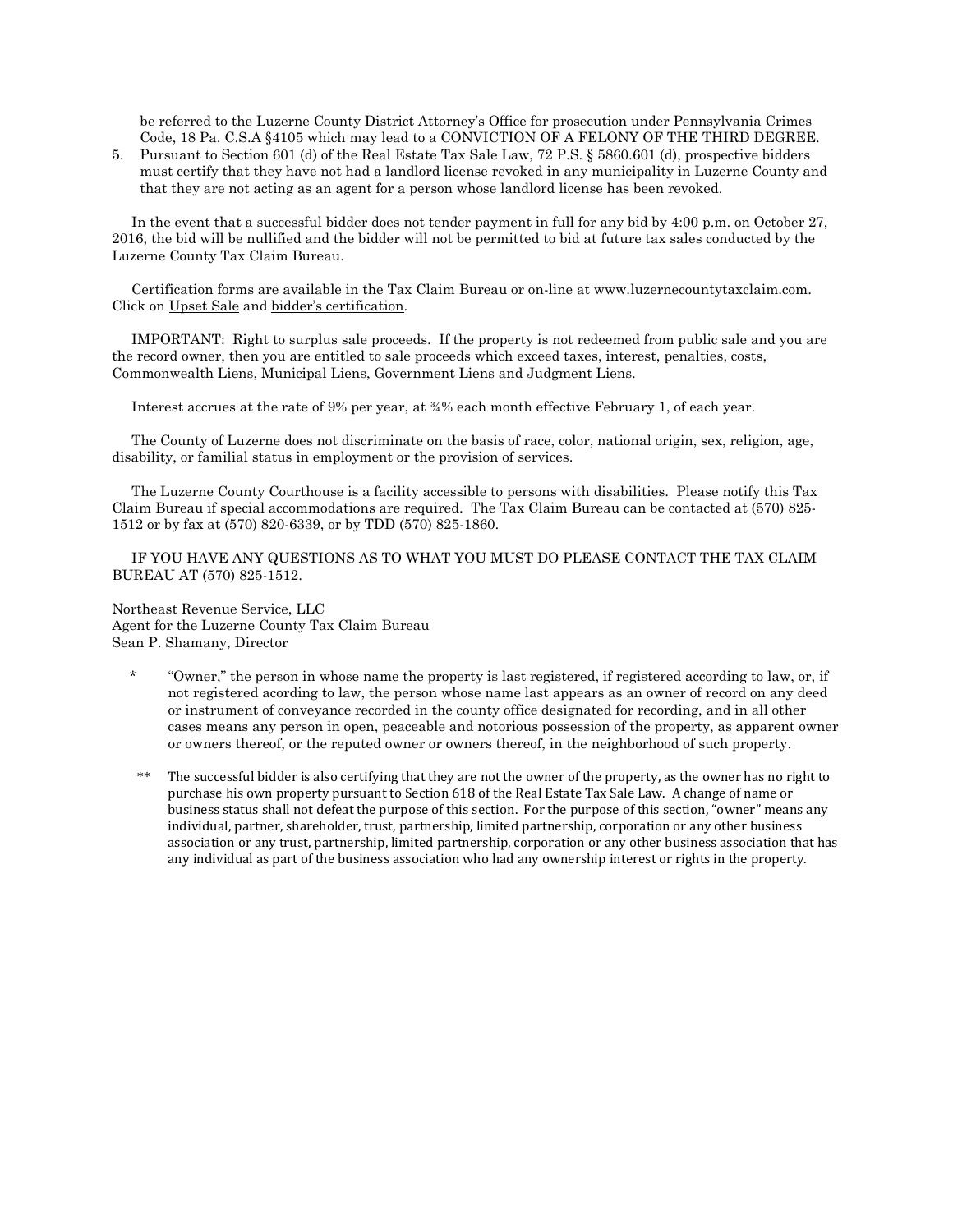| <b>SALE #  MUNICIPALITY</b>                            | <b>PARCEL</b>                                                         | <b>OWNER</b>                                                                          | <b>PROPERTY DESCRIPTION</b>          |    | <b>UPSET SALE PRICE</b> | <b>RESULTS</b>                                                                                     |
|--------------------------------------------------------|-----------------------------------------------------------------------|---------------------------------------------------------------------------------------|--------------------------------------|----|-------------------------|----------------------------------------------------------------------------------------------------|
|                                                        |                                                                       |                                                                                       |                                      |    |                         |                                                                                                    |
| 16-0571 FAIRMOUNT TWP                                  | 19-G2<br>-00A-28E-000                                                 | TOMASURA DARLENE & BUZIAK JAMES                                                       | <b>58 SAXE RD</b>                    | S. | 4,727.13                | <b>REMOVED - AGREEMENT - COURT ORDER</b>                                                           |
| <b>16-0847 HANOVER TWP WARD 7</b>                      | 25-I9NW1 -010-023-000                                                 | DWYER KEVIN                                                                           | <b>186 LYNDWOOD AVE</b>              |    | 10,580.41               | <b>REMOVED - PAID 2014 TAXES</b>                                                                   |
| 16-0865 HAZEL TWP WARD 1                               | 26-S7 -T02-014-000                                                    | <b>MORRESI RYAN JAMES</b>                                                             | <b>14 HOLLY LYNN CIR</b>             |    | 1,515.27                | <b>NO BID</b>                                                                                      |
| 16-2597 HAZLETON CITY WARD 14 71-T8NW33-009-004-000    |                                                                       | TEE JAY REALTY COMPANY                                                                | <b>316 E DIAMOND AVE</b>             |    | 3,730.54                | <b>REMOVED - PAID IN FULL</b>                                                                      |
| 16-1301 KINGSTON BORO WARD 6 34-G9SE3 -022-009-000     |                                                                       | <b>EVANS LINDA NEAL</b>                                                               | <b>379 RUTTER ST</b>                 |    | 9,290.23                | <b>REMOVED - PAID IN FULL</b>                                                                      |
| 16-1302 KINGSTON BORO WARD 6 34-G9SE3 -022-010-000     |                                                                       | <b>EVANS LINDA NEAL</b>                                                               | <b>381 RUTTER AVE</b>                |    | 9,932.40                | <b>REMOVED - PAID IN FULL</b>                                                                      |
| 16-1314  KINGSTON BORO WARD 7   34-G9SE3 -020-009-000  |                                                                       | <b>MOSES ANTHONY P &amp; MARLENE</b>                                                  | <b>235 BUTLER ST</b>                 |    | 19,903.81               | <b>REMOVED - PAID IN FULL</b>                                                                      |
| 16-1837  PLAINS TWP WARD 1                             | 50-F10SE4-001-007-000                                                 | WATKINS CLARK R & JOHN V KAPOSICK                                                     | <b>COURTRIGHT ST</b>                 |    | 1,871.25                | <b>REMOVED - FEMA PROPERTY</b>                                                                     |
| 16-1838   PLAINS TWP WARD 1                            | 50-F10SE4-001-009-000                                                 | WATKINS CLARK R & JOHN V KAPOSIK                                                      | <b>197 COURTRIGHT ST</b>             | \$ | 4,153.76                | <b>REMOVED - FEMA PROPERTY</b>                                                                     |
| <b>16-1876   PLAINS TWP WARD 8</b>                     | 50-G11S3 -001-001-000                                                 | <b>MATINAS GERALD T</b>                                                               | <b>162 LAFLIN RD</b>                 | \$ | 21,278.49               | <b>REMOVED - PAID 2014 TAXES</b>                                                                   |
| 16-2123  SWOYERSVILLE WARD 2                           | 59-F9SE3 -007-011-000                                                 | O'DONNELL GLEN & MICHAEL MURRAY                                                       | 204 DANA ST                          |    | 5,728.76                | <b>REMOVED - PAID IN FULL</b>                                                                      |
| 16-2112  SWOYERSVILLE WARD 2                           | 59-F10NW4-010-005-000                                                 | SINCAVAGE JOAN ET AL                                                                  | <b>26 SYCAMORE DR</b>                |    | 13,434.75               | <b>REMOVED - PAID IN FULL</b>                                                                      |
| 16-2734  WILKES-BARRE WARD 1                           | 73-H10NW2-002-10A-000 GOLEMBESKI SEAN                                 |                                                                                       | 1 CYPRESS ST                         |    | 9,129.00                | <b>REMOVED - PAID IN FULL</b>                                                                      |
| <b>16-3080  WILKES-BARRE WARD 15</b>                   | 73-H9SW3 -003-001-000                                                 | DESIDERIO MARTIN N & ROSEANNE M                                                       | <b>54 MARJORIE AVE</b>               |    | 18,771.54               | <b>NO BID</b>                                                                                      |
| 16-3230 WILKES-BARRE WARD 18                           | 73-H10NE2-011-015-000                                                 | LUKACHINSKY GERALD & BONNIE                                                           | <b>439 MATSON AVE</b>                |    | 19,489.48               | <b>REMOVED - PAID IN FULL</b>                                                                      |
| 16-2304  WYOMING BORO WARD 2 67-E10SE3-001-002-000     |                                                                       | <b>JPM REALTY INC</b>                                                                 | 55 W SEVENTH ST                      |    | 172,604.18              | <b>NO BID</b>                                                                                      |
|                                                        |                                                                       |                                                                                       |                                      |    |                         |                                                                                                    |
|                                                        |                                                                       |                                                                                       |                                      |    |                         |                                                                                                    |
|                                                        |                                                                       |                                                                                       |                                      |    |                         |                                                                                                    |
| 16-0002 ASHLEY BORO WARD 1                             | 01-I9SE1 -001-010-000                                                 | <b>REEVES STEVEN &amp; MELISSA</b>                                                    | <b>123 MANHATTAN ST</b>              | \$ |                         | 7,106.51 CONTINUED BY COURT ORDER TO APRIL 2017                                                    |
| <b>16-0110   BEAR CREEK TWP</b>                        | 04-J11S2 -006-009-000                                                 | <b>GALLAGHER DENNIS</b>                                                               | 3892 RIDGE RD                        |    |                         | 2,459.77 CONTINUED BY COURT ORDER TO APRIL 2017                                                    |
| 16-0086 BLACK CREEK TWP                                | 03-U5S2 -005-020-000                                                  | KUCHINSKY WALTER ETAL                                                                 | <b>48 LAKE VALLEY DR</b>             |    |                         | 34,150.32 CONTINUED BY COURT ORDER TO APRIL 2017                                                   |
| 16-0234 CONYNGHAM TWP                                  | 09-N5 -00A-08A-000                                                    | WRIGHT ADOLPH R O                                                                     | <b>CEMETARY RD</b>                   |    |                         | 12,407.77 CONTINUED BY COURT ORDER TO APRIL 2017                                                   |
| 16-0233 CONYNGHAM TWP                                  | 09-N5 -00A-008-000                                                    | WRIGHT ADOLPH RO                                                                      | <b>CEMETARY RD</b>                   |    |                         | 4,108.18 CONTINUED BY COURT ORDER TO APRIL 2017                                                    |
| 16-0393 DURYEA BORO WARD 3                             | 14-D12NW3-010-022-000 VINCIOTTI KATHY A                               |                                                                                       | 219 NEW ST                           |    |                         | 12,207.18 CONTINUED BY COURT ORDER TO APRIL 2017                                                   |
| 16-0532 EDWARDSVILLE WARD 3                            | 18-G9S2 -012-050-000                                                  | ALI NAFEEZA                                                                           | 93 SUMMIT ST                         |    |                         | 11,732.31 CONTINUED BY COURT ORDER TO APRIL 2017                                                   |
| 16-0852 HANOVER TWP WARD 7                             | 25-I9NW3 -017-001-000                                                 | <b>SHIRER ROBERT</b>                                                                  | <b>68 S REGENT ST</b>                |    |                         | 14,903.38 CONTINUED BY COURT ORDER TO APRIL 2017                                                   |
| 16-0803 HANOVER TWP WARD 4                             | 25-I9NW3 -004-040-000                                                 | <b>KELLER RANDAL A</b>                                                                | <b>34 OXFORD ST</b>                  |    |                         | 14,041.22 CONTINUED BY COURT ORDER TO APRIL 2017                                                   |
| 16-0818 HANOVER TWP WARD 5                             | 25-18S2 -012-008-000                                                  | HORRO JOAN M                                                                          | <b>67 SIMON BLOCK AVE</b>            |    |                         | 7,513.34 CONTINUED BY COURT ORDER TO APRIL 2017                                                    |
| 16-0819 HANOVER TWP WARD 5                             | 25-18S2 -012-009-000                                                  | HORRO JOAN M                                                                          | PHILLIPS ST                          |    |                         | 1,741.08 CONTINUED BY COURT ORDER TO APRIL 2017                                                    |
| <b>16-0822 HANOVER TWP WARD 5</b>                      | 25-I9NW4 -012-001-000                                                 | MITAL JOSEPH A PETIX ANGELA                                                           | 1128 SAN SOUCI PKWY                  |    |                         | 8,213.67 CONTINUED BY COURT ORDER TO APRIL 2017                                                    |
| 16-3287 HARVEYS LAKE BORO                              | 74-D6S5 -003-006-000                                                  | WYNNE JOSEPH & CATHY                                                                  | <b>TROLLEY HL</b>                    |    |                         | 1,561.95 CONTINUED BY COURT ORDER TO APRIL 2017                                                    |
| 16-3290 HARVEYS LAKE BORO                              | 74-D6S5 -004-007-000                                                  | WYNNE JOSEPH & CATHY                                                                  | <b>TROLLEY HL</b>                    |    |                         | 1,329.05 CONTINUED BY COURT ORDER TO APRIL 2017                                                    |
| 16-3286 HARVEYS LAKE BORO<br>16-3288 HARVEYS LAKE BORO | 74-D6S5 -003-005-000                                                  | WYNNE KATHY & JOE                                                                     | <b>TROLLEY HL</b>                    |    |                         | 1,718.00 CONTINUED BY COURT ORDER TO APRIL 2017                                                    |
| 16-2384   HAZLETON CITY WARD 1   71-T8SW31-006-04B-000 | 74-D6S5 -004-005-000                                                  | WYNNE KATHY & JOE<br>TEE JAY REALTY COMPANY                                           | <b>TROLLEY HL</b><br>233 E SPRUCE ST |    |                         | 1,873.65 CONTINUED BY COURT ORDER TO APRIL 2017<br>3,445.46 CONTINUED BY COURT ORDER TO APRIL 2017 |
| 16-2456 HAZLETON CITY WARD 7 71-T8SW24-012-005-000     |                                                                       | <b>WARD ABIGAIL &amp; ROBERT</b>                                                      | 136 N WYOMING ST                     |    |                         | 15,546.43 CONTINUED BY COURT ORDER TO APRIL 2017                                                   |
|                                                        | 16-2494  HAZLETON CITY WARD 10  71-T8NW43-013-04B-000  TEE JAY REALTY |                                                                                       | <b>610 N CHURCH ST</b>               |    |                         | 3,427.18 CONTINUED BY COURT ORDER TO APRIL 2017                                                    |
|                                                        |                                                                       | 16-2493  HAZLETON CITY WARD 10   <b>71-T8NW43-013-04A-000</b>  TEE JAY REALTY COMPANY | <b>610 N CHURCH ST</b>               |    |                         | 3,427.18 CONTINUED BY COURT ORDER TO APRIL 2017                                                    |
|                                                        |                                                                       | 16-2615  HAZLETON CITY WARD 15   <b>71-U8NW31-010-005-000</b>  TEE JAY REALTY COMPANY | <b>218 MUIR AVE</b>                  |    |                         | 16,027.99 CONTINUED BY COURT ORDER TO APRIL 2017                                                   |
| <b>16-1212 JENKINS TWP</b>                             | 33-E11S2 -008-008-000                                                 | MOSKA PETER A & BRIGETTE                                                              | <b>13 THOMPSON ST</b>                |    |                         | 4,344.20 CONTINUED BY COURT ORDER TO APRIL 2017                                                    |
| 16-1260 KINGSTON BORO WARD 2 34-G9SE4 -012-042-000     |                                                                       | KORUS JOHN T & ROBERTA                                                                | 161 MAIN ST                          |    |                         | 11,704.35 CONTINUED BY COURT ORDER TO APRIL 2017                                                   |
| 16-1742 PLYMOUTH BORO WARD   48-H8SE4 -030-002-000     |                                                                       | <b>HURTADO JAVIER</b>                                                                 | <b>REAR 118 TURNER ST</b>            |    |                         | 12,235.85 CONTINUED BY COURT ORDER TO APRIL 2017                                                   |
| 16-2059 SHICKSHINNY BORO WARD56-L4SE1 -023-007-000     |                                                                       | MILLER KIMBERLY J                                                                     | <b>E UNION ST</b>                    |    |                         | 12,099.38 CONTINUED BY COURT ORDER TO APRIL 2017                                                   |
| 16-2245   WEST PITTSTON WARD 1   65-D11SE4-015-09A-000 |                                                                       | <b>BARBER THOMAS</b>                                                                  | 136 ELM ST                           |    |                         | 6,731.02 CONTINUED BY COURT ORDER TO APRIL 2017                                                    |
| 16-2853  WILKES-BARRE WARD 6   73-I10NW1-012-007-000   |                                                                       | <b>RYMAN JOHN O &amp; RUTH L</b>                                                      | <b>58 S MEADE ST</b>                 |    |                         | 8,168.44 CONTINUED BY COURT ORDER TO APRIL 2017                                                    |